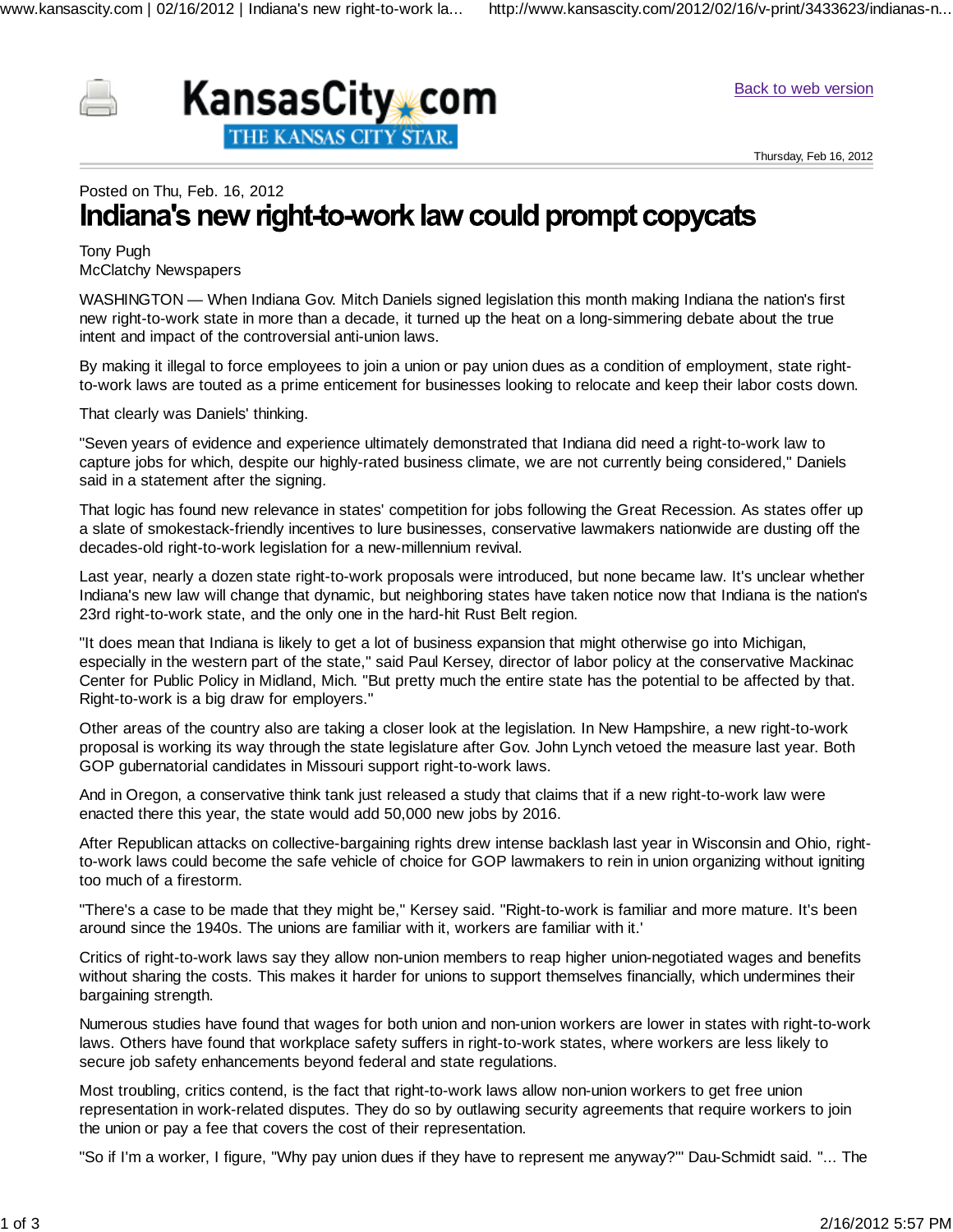(Indiana) legislature would never expect a business to supply services without being paid. Why do they think this would work for unions?"

Most of the nation's 23 right-to-work states are in the South and the Great Plains states. And there's evidence that right-to-work laws promote business investment.

A 1998 study by economist Thomas Holmes of the University of Minnesota found that manufacturing job growth was greater in counties with right-to-work laws compared to adjacent counties in neighboring states with no such laws.

But because right-to-work states typically embrace a variety of corporate-friendly policies — like lower taxes, greater subsidies and softer environmental regulations — Holmes had trouble isolating the true effect of the rightto-work laws by themselves.

"Thus, my results do not say that it is right-to-work laws that matter, but rather that the 'pro-business package' offered by right-to-work states seems to matter," Holmes wrote.

Even in West Virginia, where Democrats control the state House, Senate and the governor's mansion, Republican state Sen. Karen Facemyer has offered a right-to-work bill.

"I know it's not going to pass. I know it won't be taken up, even for consideration. But I want it to be opened up for discussion," Facemyer said recently on the Senate floor, adding that West Virginia already has most of the incentives that businesses covet.

"But this is one large aspect that we don't have, and it's the first one that some of these major companies are asking for," she said.

Two leading corporate site-selection experts agree. In fact, both claim that states with right-to-work laws have a definite advantage over those that don't when trying to lure businesses and jobs.

"We ask them, 'Do you prefer to be in a right-to-work state or a non-right-to-work state,' and 90 percent of the companies we service say they prefer to be in a right-to-work state," said John Boyd, president of The Boyd Co. Inc. a site-consultant firm in Princeton, N.J.

Factors like operating costs, workforce skill level, transportation access and utility and land costs still dominate a company's final site-selection decision. But when those major factors are excluded, a state's right-to-work status trails only environmental regulations and the availability of financial incentives in terms of importance, according to a 2011 Boyd Co. survey of 70 executives at manufacturing companies.

Robert Ady, founder and president of Ady International Co., a site-consulting firm in Mount Prospect, Ill., said that 30 percent of companies he serves are interested in a state's right-to-work status.

"That's a pretty high number when you think about it," Ady said.

But those observations don't jibe with statistical studies and larger employer surveys, said Gordon Lafer, an associate professor at the University of Oregon's Labor Education and Research Center.

A 2010 corporate survey of site selection factors by Area Development magazine ranked right-to-work 16th among 26 factors that influence business relocations.

Back in 2001, before Oklahoma became the first state to enact a right-to-work law in the post-NAFTA global economy, a site consultant said 80 percent to 90 percent of businesses were ruling out locating in the state, Lafer recalled. The consultant claimed that a right-to-work law would lead to an eight- to tenfold increase in new businesses for Oklahoma.

But 11 years later, the number of new companies opening in Oklahoma has declined by one-third, Lafer said. That's partly because the profits of companies most attracted by right-to-work laws depend on lower wages. But these companies have long since moved their jobs to places such as China, Mexico and Vietnam, where labor is much cheaper.

A good example is the U.S. textile industry, which moved operations from the Northeast to the South after World War II, only to uproot once again to foreign countries in the past 20 years, Lafer said.

Because of that exodus, most states now seek "new economy" jobs — high-tech specialized manufacturing work that pays more, requires a better-educated workforce and is less likely to move overseas.

But these firms overwhelmingly prefer non-right-to-work states, Lafer said. He cited the 2010 ranking of the top "new economy" states by The Information Technology and Innovation Foundation, a think tank. Virginia was the only right-to-work state to crack the top 10 on its 2010 State New Economy Index.